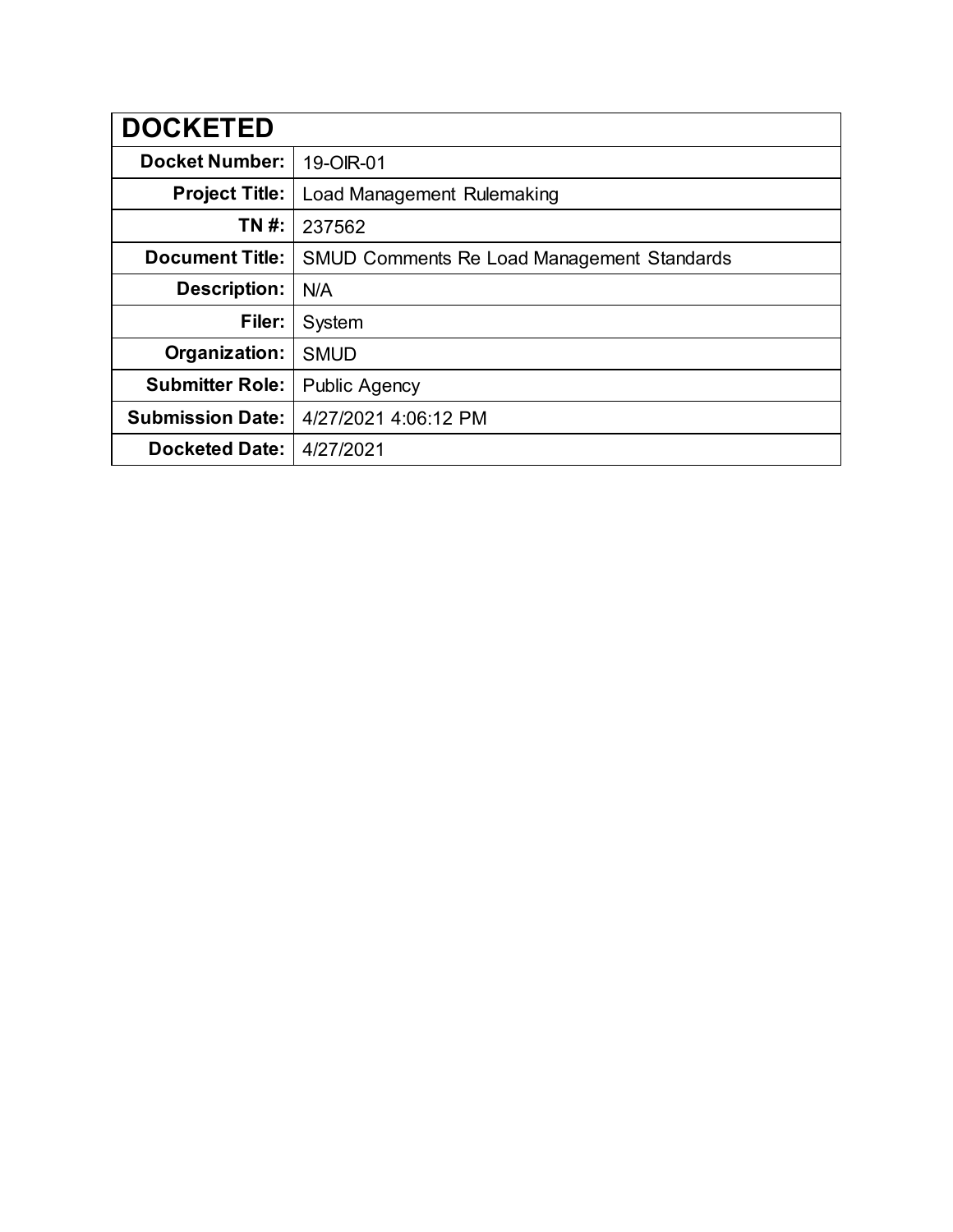Comment Received From: Joy Mastache Submitted On: 4/27/2021 Docket Number: 19-OIR-01

# SMUD Comments Re Load Management Standards - 19-OIR-01

SMUD Comments Re Load Management Standards - 19-OIR-01

Additional submitted attachment is included below.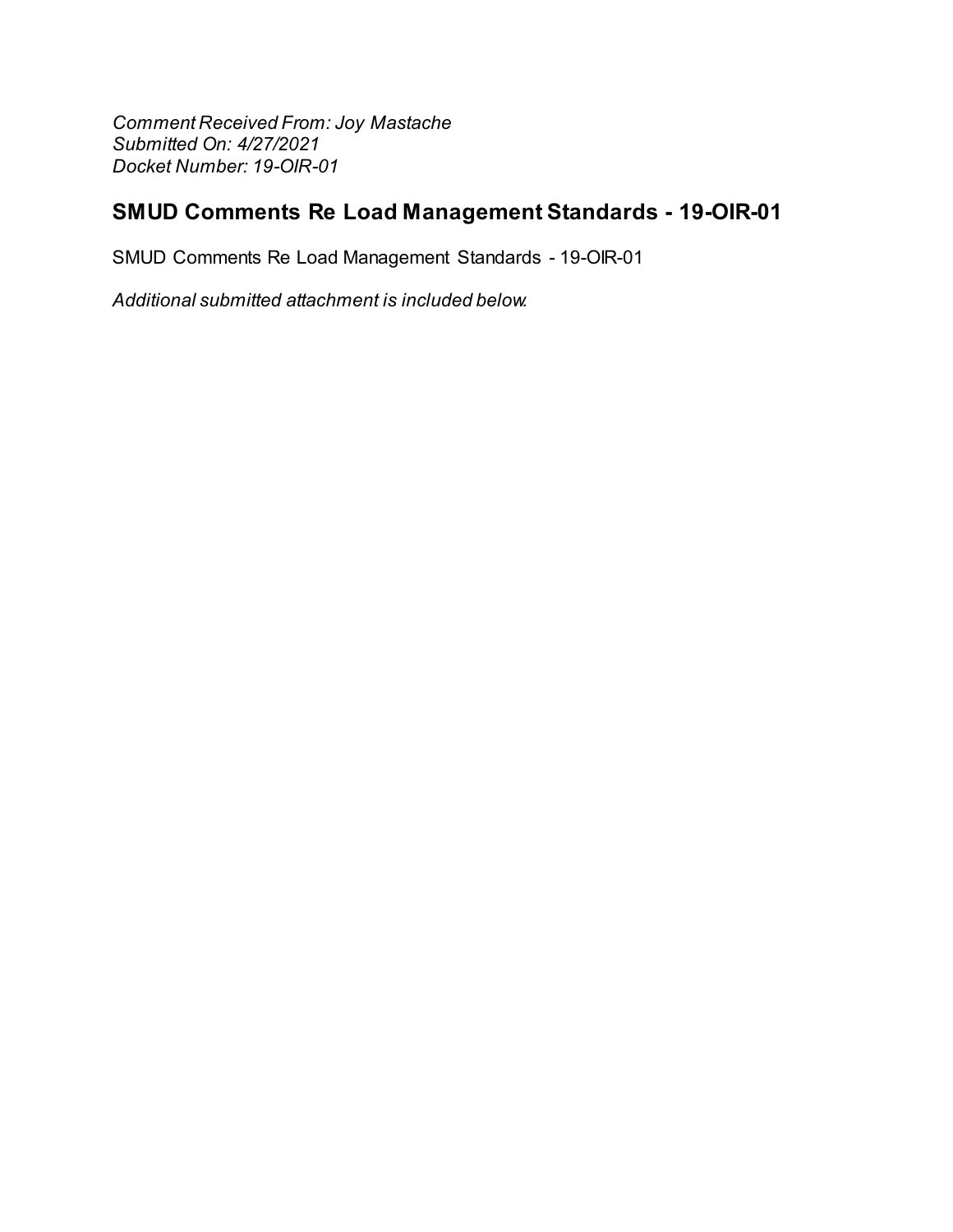## **STATE OF CALIFORNIA BEFORE THE CALIFORNIA ENERGY COMMISSION**

) ) ) ) ) ) ) )

**In the matter of:**

**Load Management Rulemaking**

Docket No. 19-OIR-01

SMUD Comments Re: Load Management Rulemaking

April 27, 2021

# **Comments of SACRAMENTO MUNICIPAL UTILITIES DISTRICT on Load Management Rulemaking**

The Sacramento Municipal Utility District (SMUD) appreciates the opportunity to provide comments to the California Energy Commission (CEC) on the *Draft Staff Report: Analysis of Potential Amendments to the Load Management Rulemaking Standards* ("Draft Staff Report") published on March 25, 2021.

SMUD strongly supports the state's decarbonizing efforts to reduce greenhouse gas (GHG) emissions by promoting transportation and building electrification and increasing the development of renewable resources. We take a holistic approach to climate change, and we do everything we can to cost-effectively reduce GHG emissions in the region.

SMUD began implementing Time-of-Use (TOU) rates for commercial and industrial customers in 1993. By 2012, all commercial customers were transitioned from tiered rates to TOU rates. Throughout 2012-2013, SMUD implemented a Smart Pricing Options Pilot Program which provided the basis for California's transition to time-of-use rates as the default for utility customers. SMUD began implementing Time-of-Day (TOD) rates for residential customers in 2018 and completed the transition in 2019. After the first full summer, 98% of our eligible customers had remained on the TOD rate, with only 2% opting out for a flat rate.

In July 2020, our Board of Directors declared a climate emergency and adopted a resolution calling for SMUD to take significant and consequential actions to become carbon neutral (net zero carbon) by 2030. In April 2021, SMUD's Board will vote to adopt our 2030 Zero Carbon Plan. Our goal is to reach zero carbon emissions in our power supply by 2030 while maintaining reliability and affordable rates, doing it all with an eye toward equity for underserved communities.

Proven clean technologies and reimagining our natural gas power plants will reduce our carbon emissions by about 90% by 2030. Emerging technologies, including load flexibility, play a critical role in our Plan, specifically to eliminate the remaining 10% of carbon emissions. We hope to scale our flexible demand programs as a lower cost alternative to large solutions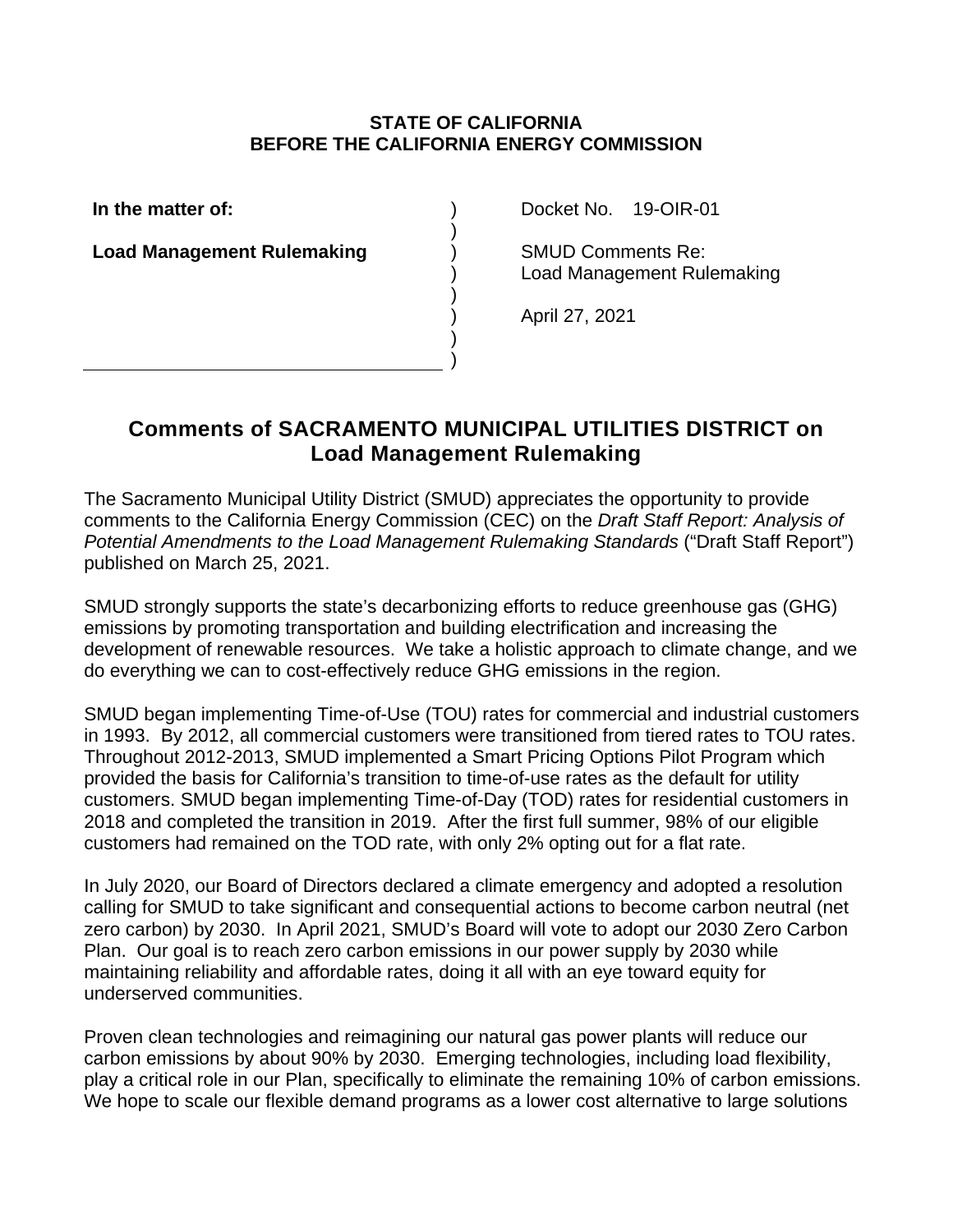such as utility-scale battery storage. Customers will have options to participate in programs that leverage the advanced and automation capabilities of their own devices, such as thermostats and electric vehicles, for deeper bill and carbon savings. We expect to develop about 165 MW of flexible load programs by 2030, and possibly more as our programs continue to evolve to leverage advancing technology.

SMUD is strongly committed to continue exploring advanced time-varying rates and incentive structures coupled with appropriate load flexibility and automation that could benefit our customers. While SMUD agrees that load management is an important and crucial objective, we respectfully submit the following comments on the proposals set forth in the Draft Staff Report.

## **1. The CEC's regulations must recognize the limits of the CEC's authority to mandate specific rates or rate structures.**

The California Municipal Utility Association (CMUA) submitted comments on March 16, 2020, and again on April 23, 2021, regarding the limits of the CEC's authority over the ratemaking processes of publicly owned electric utilities (POUs) such as SMUD. These comments were filed to this docket.<sup>[1](#page-3-0)</sup> As CMUA explained in its comments, while the CEC has authority and legislative directive to make recommendations on standard rate structures, the CEC does *not*  have the authority to dictate specific rates or rate structures. SMUD agrees with CMUA and other commenters that, notwithstanding Staff's recognition that the POU governing boards may elect not to approve the required rates, the Load Management Standard amendments as currently proposed go beyond the intent of the authorizing statute and would significantly infringe on the rate-making authority of the POU governing boards.

- **2. The Load Management Standards and time variant rate mandates must allow POUs flexibility to design and adopt rates that implement policies adopted by the POU governing board in a cost-effective way adapted to the individual POU's customer base.**
	- **a. Pilots and programs are a compelling alternative to mandating a definitive tariff for the near-term.**

SMUD strongly urges the CEC to implement Load Management Standards that allow utilities to design programs and rate structures for all their various customers based on customer class experience, tested processes and information systems, and proven load shift effectiveness. Utilities must have the time and flexibility to understand customer response to dynamic rate designs and to ensure that new rate structures will result in incremental load reduction beyond current rate structures, including TOD. Pilot programs and tariffs are a critical first step before

<span id="page-3-0"></span><sup>&</sup>lt;sup>1</sup> CMUA Comments dated March 16, 2020 (TN232433\_20200316T162250\_California Municipal Utilities Association Comments - [on Draft Tariff Stand.pdf\)](https://efiling.energy.ca.gov/GetDocument.aspx?tn=232433&DocumentContentId=64444)

[CMUA Comments dated April 23, 2021 \(TN237543\\_20210423T164310\\_California Municipal Utilities](https://efiling.energy.ca.gov/GetDocument.aspx?tn=237543&DocumentContentId=70752)  Association Comments - [on Draft Staff Report \(1\).pdf\)](https://efiling.energy.ca.gov/GetDocument.aspx?tn=237543&DocumentContentId=70752)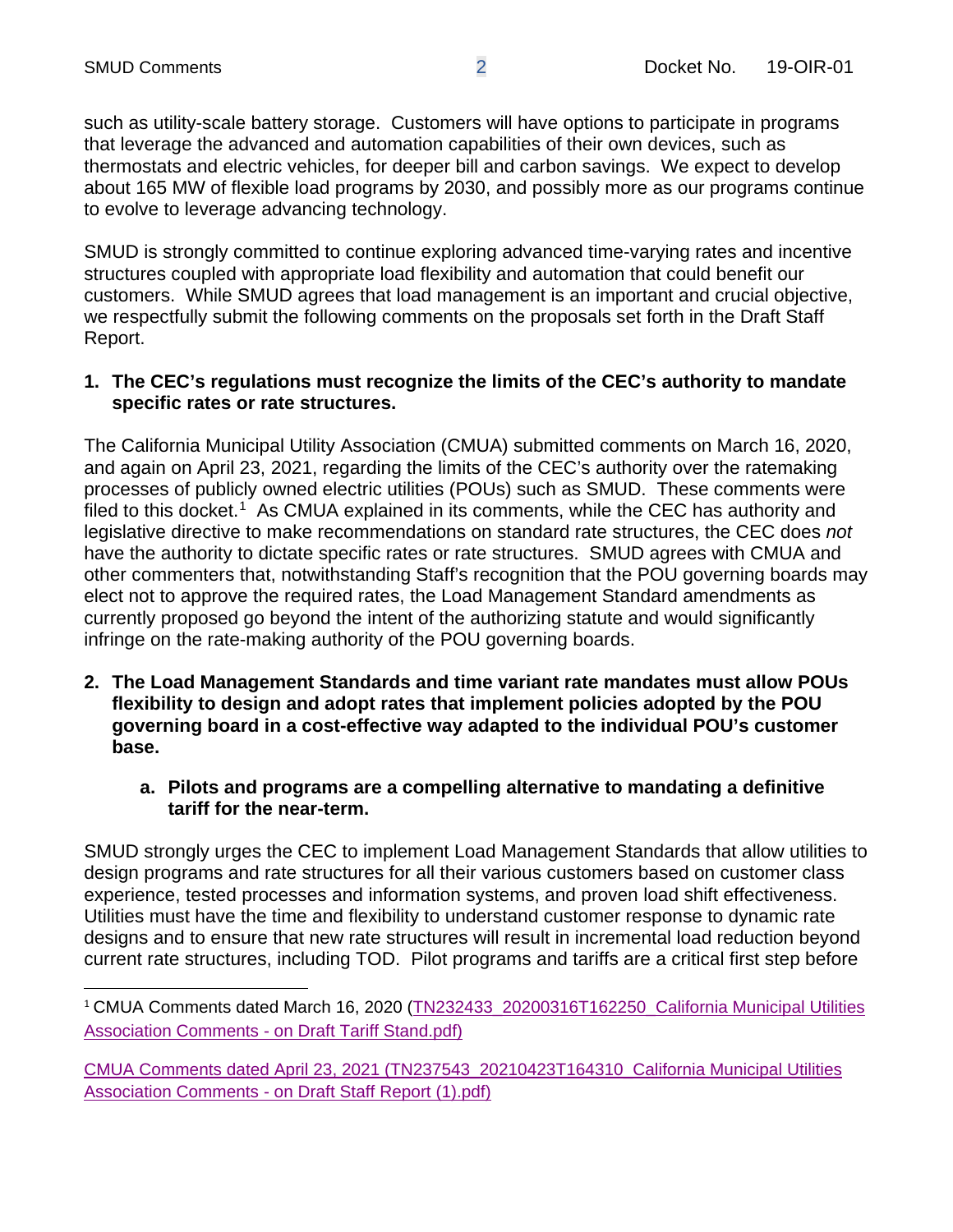full implementation of a new rate, allowing the utility a cost-effective path to understand and adjust to the impact of actual customer response to the rate design.

Pilot programs and pilot tariffs are better alternatives to test concepts versus mandating the implementation of a definitive untested tariff. SMUD's success in implementing new rates such as TOD, was possible because SMUD took the time to research, plan, study, test, educate staff and customers, set up systems, and conduct an educational campaign. The entire process took nearly seven years from the concept until the actual rates were rolled out. A similar multi-year effort was done by the California Investor-Owned Utilities (IOUs) when they embarked on the Statewide Pricing Pilot which eventually led to the IOUs adopting mandatory TOU rates for their residential customers.

SMUD recommends that utilities be allowed the option of applying for *either* a rate or a program by March 31, 2023. This flexibility will allow the utilities to move forward with dynamic pricing options immediately in a measured and cost-effective manner designed to achieve the highest levels of customer adoption and success. It will also allow utilities to build on existing policies and processes. For example, the SMUD rate cycle does not align with the tariff application requirement to apply for approval of at least one hourly or sub-hourly rate for each customer class by March 31, 2023, however processes for pilots and programs can be more agile.

Additionally, carefully designed and tested programs could deliver load flexibility benefits without resulting in complex tariffs. SMUD is actively piloting program designs that decouple the economic load management signals from the customer incentive structure. Simple incentive programs may capture most of the benefit of a marginal cost signal while increasing customer value and adoption. The automation technology can respond to a dynamic signal, while the customer savings are provided through simple, understandable messages and fixed compensation mechanisms like subscription or bundled credits.

Any recommendation from the CEC should allow for utilities to pursue pilot programs and tariffs based upon their own needs, strategic plans, and rate roadmaps.

### **b. The implementation schedule for new rate structures must recognize that utility information systems are complex and integration of hourly or subhourly rate structures across multiple customer classes is a resource and time intensive process.**

In adopting any statewide standard, the CEC should contemplate an implementation schedule that considers the extent of necessary upgrades to utility information systems. Utility billing processes, procedure functions, and associated information systems are core enterprise platforms. These platforms are not easily reconfigured to manage new tariff structures. Any implementation of a new standard for price communications must be scaled and must consider the time and resources required to develop and implement system upgrades to accurately manage sustainable, real-time price operations. Sufficient time must be allotted in any implementation of a new tariff structure or standard to thoroughly vet these upgrade costs and requirements.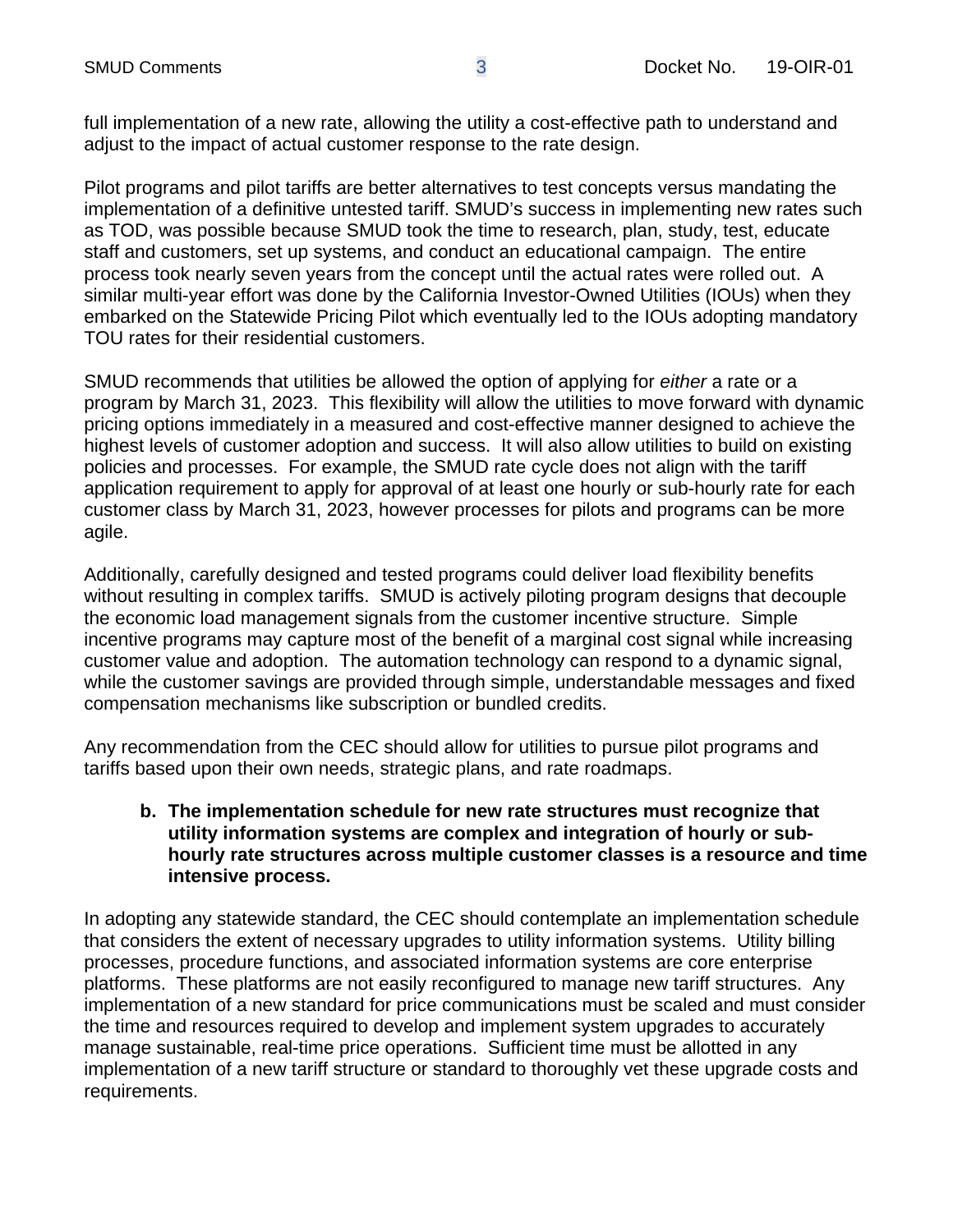SMUD has committed significant resources to implement recent Board approved rate increases, test new commercial rates, continue to test results of the TOD rollout, and work on a Net Energy Metering (NEM) successor tariff. All of these activities stress internal resources and customer tolerance for change. Rate structures unsupported by tested information systems is unlikely to foster successful customer adoption. Further, the Draft Staff Report underplays the complexity and cost of transitioning systems and processes necessary to implement new rate structures across multiple customer classes. A Load Management Standard that builds in the flexibility to test new structures through pilots and programs is critical to ensure a positive customer experience and reasonable implementation costs.

### **c. Experience shows that customer adoption is enhanced by careful preparation and simple rate structures.**

A successful statewide demand response effort depends on customer adoption, and a positive customer experience is critical to achieving these goals. Dynamic pricing and automated response are substantial changes from how customers currently interact with their energy usage. Customer education, utility experience, tools, automation, billing, and program design are critical features of any price communication standard. There remains much to learn as "opt-in" pilots and programs scale up. Dynamic rates are not yet a viable option for broadscale customer deployment.

SMUD adopted a rate roadmap, and in October 2018 began transitioning our customers to TOD rates. This effort is successfully encouraging reductions in energy use during peak hours (e.g., between 5-8 p.m.). Our consumers are still adjusting to this shift to TOD rates. Through the TOD vetting process, we learned that our customers tend to prefer more simple rate structures that allow customers to budget their energy costs. The complexities of an hourly pricing structure (e.g., varying rates at different hours of every day) presents added uncertainty and risk - especially for low-income consumers who are already struggling to make ends meet. Utilities need sufficient time to conduct internal pilots, demonstrations, and educate customers before broadly deploying hourly rates, much less sub-hourly rates.

## **d. Developing hourly prices for all customer classes is a concern.**

In the CEC cost effectiveness analysis, residential thermostats were the only devices that were included, because thermostats meet the minimum statutory requirement. Utilities also have rates for other customers classes such as agriculture, street lighting, and various levels of commercial classes. Utilities should have full discretion to determine which customer classes would benefit from a dynamic pricing tariff, and utilities should take into consideration the enabling technologies appropriate for that customer class and be able to opt-out of creating hourly/sub-hourly prices for customer classes when such rate structures would not be feasible and cost-effective.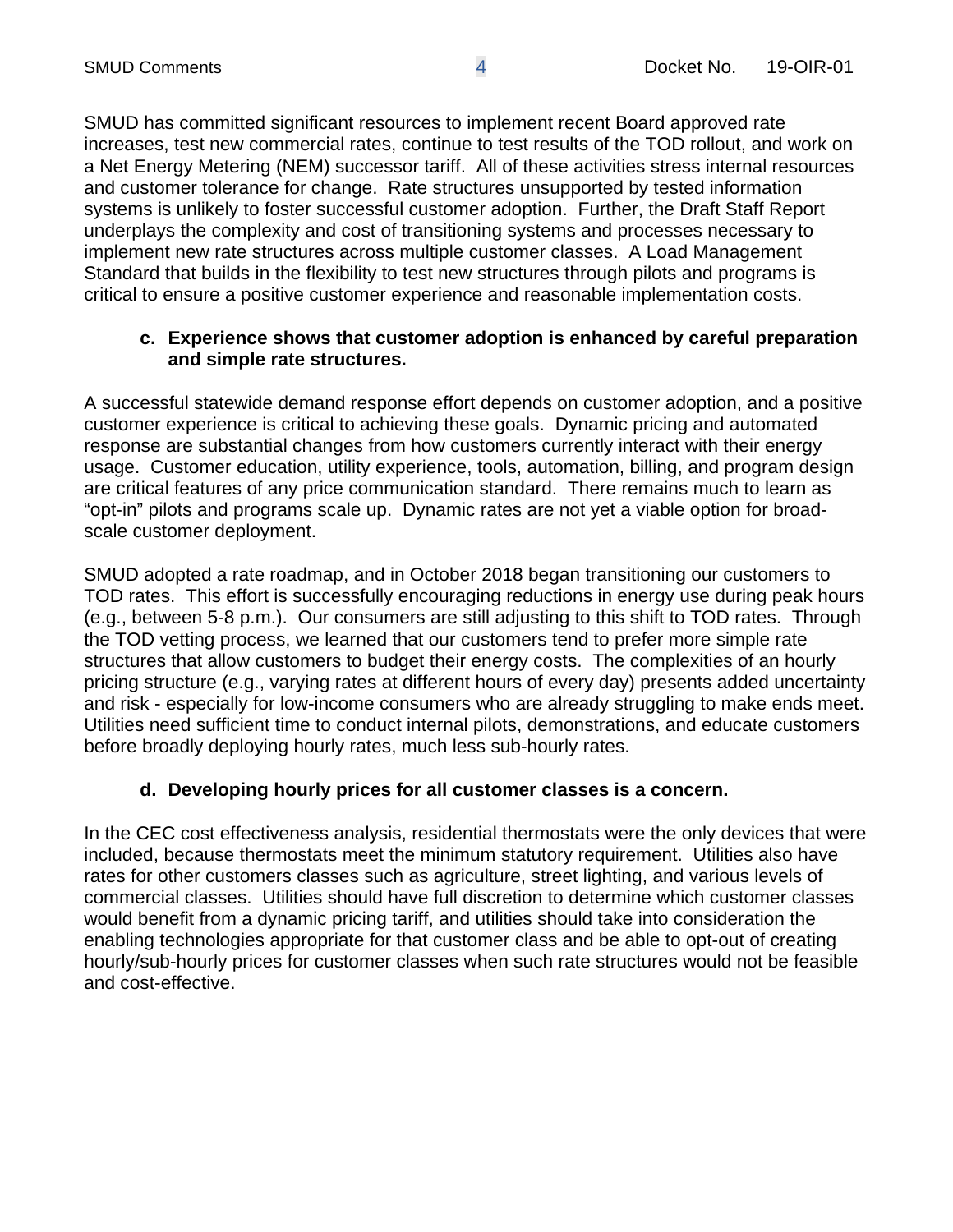#### **3. The cost estimates provided in the Draft Staff Report do not reflect true costs of implementing the new rate structures.**

Table 3: Estimated Cost, in the Draft Staff Report, includes a cost of \$5.13 million for development and implementation of billing systems for all five utilities impacted by the proposed regulation. SMUD believes that the cost estimate is severely understated. Implementation costs will include not only billing system modifications but also design and testing, reporting, and marketing, education and outreach. The cost of development and implementation of SMUD's TOD rates alone far exceeded staff's cost estimate. Given our recent experience in rate development and implementation, the \$5.13 million estimated in Table 3 is insufficient and should be reassessed.

## **4. Care must be taken to ensure that the implementation of new rate structures with dynamic pricing doesn't impact electric service reliability.**

Utility reliability depends upon accurate forecasts of required capacity. Current utility planning and resource procurement practices are dictated by peak forecasted usage. SMUD agrees that load flexibility plays an important role in meeting capacity, however, load flexibility should not be an option or opt-out product if it is to be counted on in capacity planning and operations. Aggregate load responses need to be better understood in order to be depended upon to displace traditional utility investments. Additionally, to be counted as "capacity," programs with reliable and consistent responses will need to be developed.

Forecasts are also critical to reliability. Building more reliable forecasts is a constant work-inprogress. Models and assumptions regarding transportation and building electrification and energy efficiency are significant factors in a utility's cost decisions. The financial consequences of unforeseen events are substantial, and our forecasts are only as good as historical data. In a world where climate conditions are rapidly changing, accurate forecasting is a perpetual challenge. Utilities need to build more reliable forecasts to respond to the rapidly evolving grid demands. Developing confidence in price-response of various customer types and technologies will be important to ensuring that forecasting can be done accurately with scaled dynamic pricing programs.

### **5. Any Statewide central price database must be designed to protect against cybersecurity threats.**

In recommending a structure for ensuring visibility to individual utility dynamic rates, the CEC must ensure that the data remains secure and accessible only to legitimate users. Centralizing access to such data from a single database hosted by the CEC or another entity raises substantial cybersecurity concerns that must be addressed. As currently indicated in the Draft Staff Report's proposed regulation language, prior to the fifth business day of each month retail electricity providers would be required to submit to the CEC, for aggregation and publication, a current database of prices and calculations for all approved rates. If a customer is exposed to a different (inaccurate) price through cyber malice then the customer may be exposed to conditions where, for example, a battery can be discharged or charged at the wrong time causing issues with the interconnected distribution grid.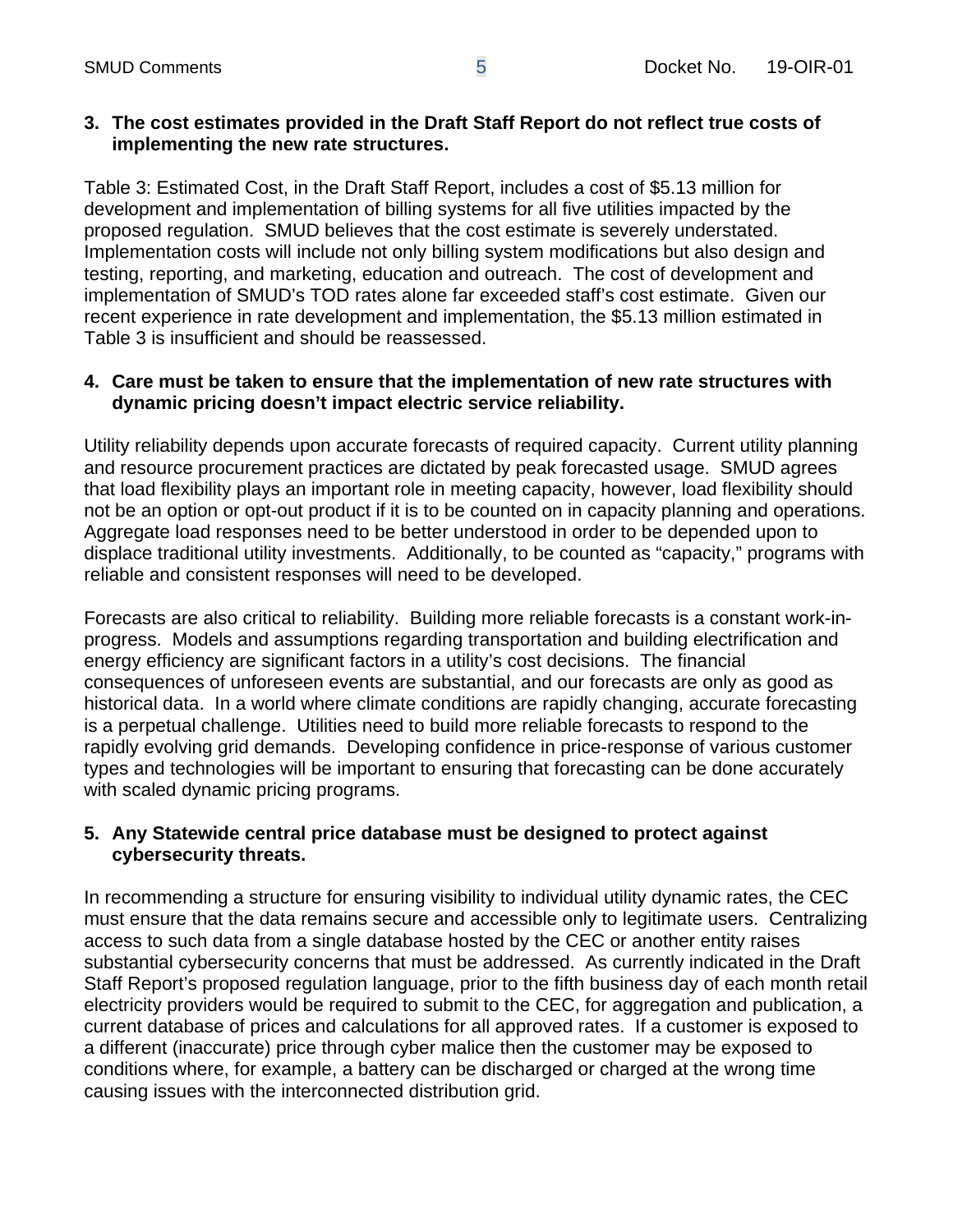## **6. Electricity rates must be aligned with state environmental goals.**

SMUD urges the CEC to thoroughly investigate all the implications of real-time pricing during this rulemaking proceeding. Introducing a standard that dictates a real-time pricing structure must be carefully balanced with the state's accelerated renewable goals (e.g., SB 100, etc.), electrification priorities, and energy rates. It is imperative that Load Management Standards do not jeopardize or endanger California's broader environmental goals.

Premature expansion of real-time pricing could result in unanticipated rate impacts that may disincentivize the accelerated electrification of other sectors like transportation. Transportation emissions are far greater than a utility's carbon footprint. To encourage consumers to choose cleaner vehicles, electric water heaters, heat pumps, etc., electricity rates must remain affordable, consistent, and predictable.

## **Conclusion**

As California moves toward a zero-carbon future, coordination between utilities and regulators becomes ever more important, and innovation will be vital to ensuring we reach the state's goals at the lowest levelized cost to consumers. Load Management is a complex issue and will necessitate a delicate balance between the CEC's recommendations on rate design and recognition of the autonomy of publicly owned utilities to administer independent ratestructuring decisions within their service territories. Pilots are critical to successful rollout of new rates. Likewise, real-time pricing structures must be carefully vetted and sensibly implemented to avoid impacts to reliability and to support the state's broader environmental goals.

SMUD appreciates the opportunity to provide these comments and looks forward to continuing to work with staff in this proceeding.

/s/

DENNIS PETERS Regulatory Program Manager Government Affairs Sacramento Municipal Utility District P.O. Box 15830, MS B404 Sacramento, CA 95852-0830